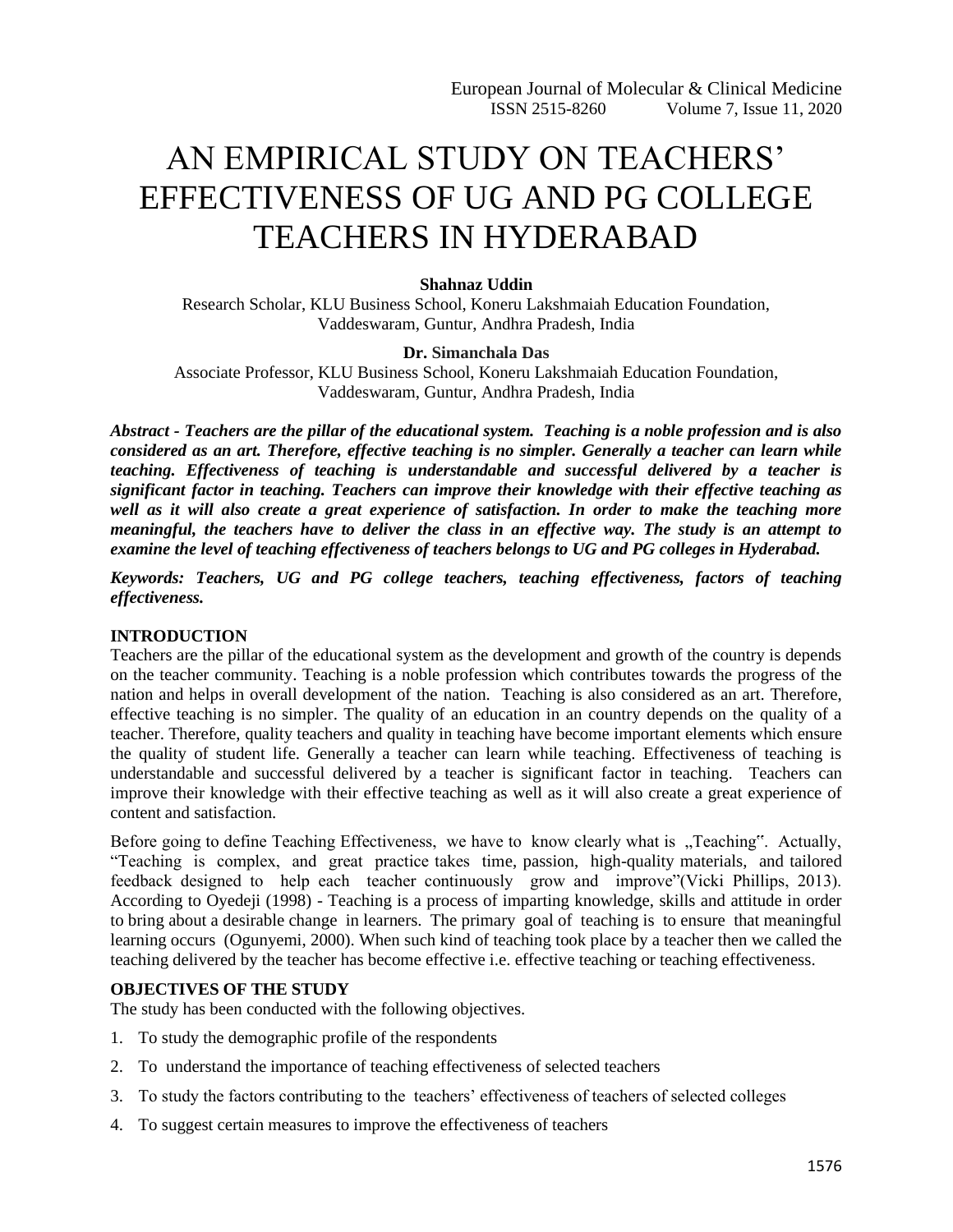# **HYPOTHESIS OF THE STUDY**

The study further analyzed with the help of defined hypothesis.

H0= There is no significant difference in the response of male and female teachers regarding factors of teaching effectiveness

H1= There is a significant difference in the response of male and female teachers regarding factors of teaching effectiveness

# **NEED FOR THE STUDY**

Effectiveness of the teacher is the output of teachers' involvement, dedication and commitment while performing the job responsibilities. More over the morale and motivation of the teachers helps in delivering an effective class. In educational institutions, considering colleges the role of teacher effectiveness is more important for achieving student outcomes in terms of academic results as well as in terms of their career. Effectiveness is seen in teacher productivity and students achievement. Therefore, there is a need for study of teacher effectiveness.

# **SCOPE OF THE STUDY**

The scope of the study is to understand of factors are causing teaching effectiveness for teachers in selected colleges. The present study covers the gathering and analysis of data collected using a structured questionnaire from the teachers of selected colleges.

# **METHODOLOGY**

The present study is an attempt to study the factor of teaching effectiveness which is descriptive and quantitative. The data for the study has been collected from both primary and secondary sources. Simple random sampling method was used to collect data from 100 teacher respondents of the selected colleges. The data was collected through structured questionnaire which was divided into two parts respondents were asked to reveal their demographic profile in the first part of the questionnaire i.e. age, education, income, marital status and second part of the questionnaire consists of the factors of teacher effectiveness which is proposed by Ms. Ummekulsum. The Secondary Data were collected from various articles, research papers, journals, books, websites, research reports etc. The collected data has been analyzed by using percentage method. Further the data has been analyzed with the help of F- test for testing of hypothesis.

# **REVIEW OF LITERATURE**

A number of researchers and theories have been paying attention in the Teacher effectiveness concept and have tried to identify different dimensions that determine the job satisfaction among teachers in relation to Emotional Intelligence (Barman, Pranab & Dash, Umasankar, 2016; Ajeya jha, 2007; Amos Oyesoji Aremu, 2012; Dennis Relejo, 2015; Marina Goroshit, 2014; Mohammad Hossein Hekmatzadeh, 2016; Moyosola Jude Akomolafe,2014; Nina Dolev,2016; Ramana,2013; Singh, 2017;Tahir Mehmood,2013; Toor, 2014;Trutaa,2014).

## **RESULTS AND DISCUSSION**

The results of the study are discussed below

## **1. Demographic Profile Of The Respondents**

The socio economic profile of the respondents shows that among the respondents male respondents are majority in number. Regarding the age of the respondents majority of them are belongs to 31-40 years followed by 41-50 years. Among the selected teachers, majority of them are post graduates. The experience of the respondents shows that the most of the respondents are having 6-10 years of experience and followed by 11-15 years of experience.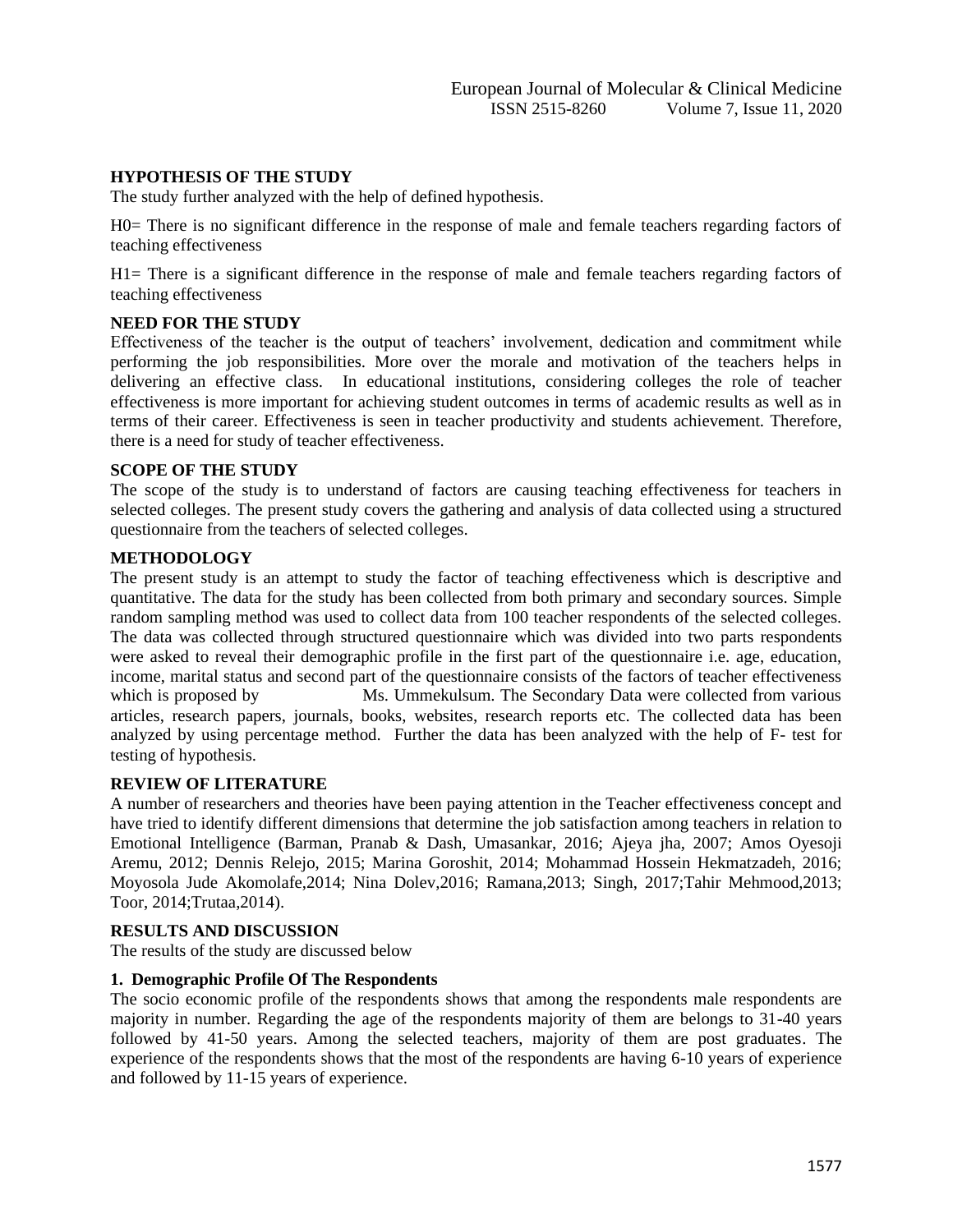# **2. STUDY OF FACTORS OF TEACHERS EFFECTIVENESS AND TESTING OF HYPOTHESIS**

The factors showing the teachers effectiveness are included in the questionnaire namely Personality, Subject matter, Relational competency with students, Professional competency, Teaching style and Class room management style. The responses were given on Likert five point scale where 5 for Strongly agree, 4 for Agree, 3 for Neither agree nor disagree, 2 for Disagree and 1 for Strongly Disagree.

The results and discussion on the data analysis of the study has been presented below.

#### **Personality**

The responses regarding personality have been collected in terms of following aspects: I prevent the differences through the exchange of thoughts – P1, I have the confidence – P2, I have the relation of friendship and brotherhood with fellow teachers – P3, I do not hesitate in acquiring knowledge from the fellow-teachers – P4, I behave with honour to all guardians without consideration caste, social and economical status – P5, Iam creative – P6, Iam responsible – P7, I have insight – P8, I am imaginative – P9 and I have adjustment capacity  $-$  P10.

| S.No.          | <b>Variable</b><br><b>Response</b> |        |                      |          |         |       |                   |              |
|----------------|------------------------------------|--------|----------------------|----------|---------|-------|-------------------|--------------|
|                |                                    |        | Strongly<br>Disagree | Disagree | Neutral | Agree | Strongly<br>Agree | <b>Total</b> |
| $\mathbf{1}$   | P <sub>1</sub>                     | Male   | 1.8                  | 13.3     | 28.2    | 20.9  | 38.3              | 100.0        |
|                |                                    | Female | 1.8                  | 13.0     | 27.5    | 20.4  | 37.3              | 100.0        |
| $\overline{2}$ | P <sub>2</sub>                     | Male   | 1.8                  | 7.7      | 30.0    | 21.2  | 41.8              | 100.0        |
|                |                                    | Female | 1.8                  | 7.5      | 29.3    | 20.7  | 40.7              | 100.0        |
| 3              | P <sub>3</sub>                     | Male   | 0.8                  | 7.7      | 29.0    | 21.9  | 43.1              | 100.0        |
|                |                                    | Female | 0.8                  | 7.5      | 28.3    | 21.4  | 42.0              | 100.0        |
| $\overline{4}$ | P4                                 | Male   | 2.2                  | 8.0      | 28.6    | 19.7  | 44.0              | 100.0        |
|                |                                    | Female | 2.1                  | 7.8      | 27.9    | 19.2  | 43.0              | 100.0        |
| 5              | P <sub>5</sub>                     | Male   | 1.8                  | 6.0      | 32.0    | 21.5  | 41.2              | 100.0        |
|                |                                    | Female | 1.8                  | 5.9      | 31.2    | 21.0  | 40.1              | 100.0        |
|                | P <sub>6</sub>                     | Male   | 2.2                  | 7.6      | 28.3    | 21.5  | 42.9              | 100.0        |
| 6              |                                    | Female | 2.1                  | 7.4      | 27.6    | 21.0  | 41.9              | 100.0        |
| $\tau$         | P7                                 | Male   | 1.8                  | 6.6      | 29.0    | 22.1  | 43.0              | 100.0        |
|                |                                    | Female | 1.8                  | 6.4      | 28.3    | 21.6  | 42.0              | 100.0        |
| 8              | P <sub>8</sub>                     | Male   | 1.4                  | 8.4      | 27.9    | 21.5  | 43.3              | 100.0        |
|                |                                    | Female | 1.4                  | 8.2      | 27.2    | 21.0  | 42.2              | 100.0        |
| 9              | P <sub>9</sub>                     | Male   | 1.8                  | 7.3      | 28.7    | 21.3  | 43.4              | 100.0        |
|                |                                    | Female | 0.8                  | 7.5      | 28.3    | 21.4  | 42.0              | 100.0        |
|                |                                    | Male   | 1.1                  | 7.4      | 29.0    | 22.0  | 43.0              | 100.0        |
| 10             | P <sub>10</sub>                    | Female | 1.1                  | 7.2      | 28.3    | 21.5  | 41.9              | 100.0        |

|  |  | Table: Response on Personality |
|--|--|--------------------------------|
|--|--|--------------------------------|

The average scores of response of male teachers on personality in order the of highly satisfied, satisfied, neutral, dissatisfied and highly dissatisfied in percentage are 1.67, 8, 29.07, 21.36 and 42.4 respectively. The average scores of response of female teachers on personality in the order of highly satisfied, satisfied, neutral, dissatisfied, highly dissatisfied in percentage are 1.55, 7.84, 28.39, 20.92and 41.31 respectively. The f –test value of means scores of male and female responses regarding personality is 0.963204 which significant at 0.01 level. Thus the null hypothesis is accepted. There is no significance difference in response on personality between male and female teachers.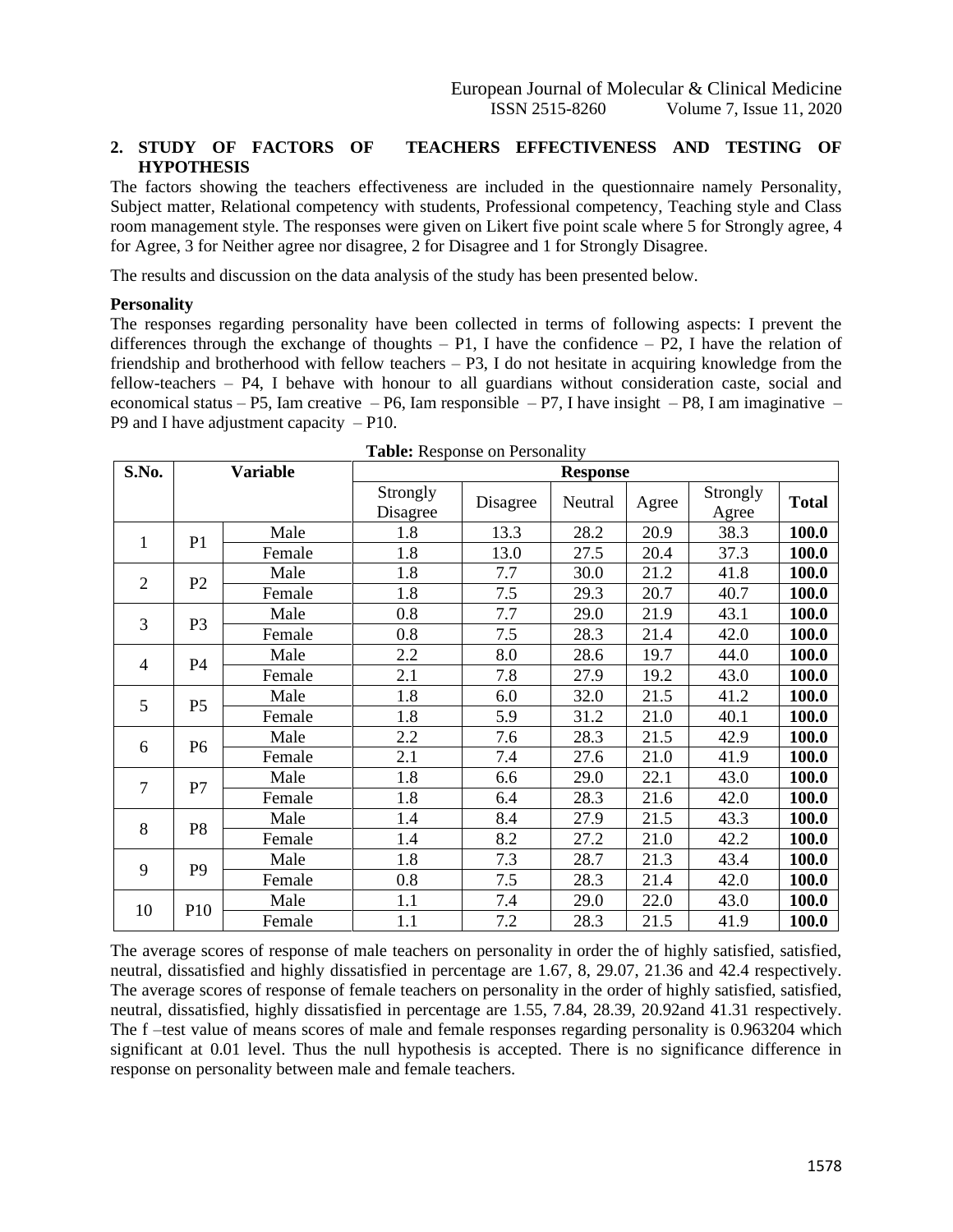# **Subject Matter**

The responses regarding subject matter have been collected in terms of following aspects: I have full confidence which subject i teach - SM1, I have the capacity to give knowledge of the present events, general knowledge in addition to the course subject - SM2

| S.No. |                 | Variable |                      |          | <b>Response</b> |       |                   |              |
|-------|-----------------|----------|----------------------|----------|-----------------|-------|-------------------|--------------|
|       |                 |          | Strongly<br>Disagree | Disagree | Neutral         | Agree | Strongly<br>Agree | <b>Total</b> |
|       | SM <sub>1</sub> | Male     | 1.6                  | 6.4      | 29.5            | 22.1  | 42.9              | 100.0        |
|       |                 | Female   | 1.6                  | 6.2      | 28.8            | 21.6  | 41.8              | 100.0        |
| ◠     |                 | Male     | 1.9                  | 7.7      | 28.0            | 22.1  | 42.8              | 100.0        |
|       | SM2             | Female   | 0.8                  | 7.5      | 28.3            | 21.4  | 42.0              | 100.0        |

**Table:** Response on Subject Matter

The average scores of response of male teachers on subject matter in order the of highly satisfied, satisfied, neutral, dissatisfied and highly dissatisfied in percentage are 1.8, 10.5, 29.1, 21.05 and 42.9 respectively. The average scores of response of female teachers on subject matter in the order of highly satisfied, satisfied, neutral, dissatisfied, highly dissatisfied in percentage are 1.8, 10.25, 28.4, 20.55 and 39.0 respectively. The f –test value of means scores of male and female responses regarding subject matter is 0.95921 which significant at 0.01 level. Thus the null hypothesis is accepted. There is no significance difference in response on subject matter between male and female teachers.

# **Relational Competency with students**

The responses regarding relational competency with students have been collected in terms of following aspects: I always try to develop my knowledge - RC1, I give necessary guidance to search the solution of student's problem - RC2, I always voluntarily ready to give my time and labour for the benefit of the students - RC3, For achieving the adequate goal, I use maximum reward and minimum punishment - RC4, I behave brotherly to all students - RC5, I give proper time to the guardian for the solution of students solution - RC6, I give appropriate opportunity to students for adequate motivation - RC7, For the comprehensive development of the students I take help from the guardian - RC8, I take interest in cocurriculum activities of the institution - RC9, My expression is fluent - RC10, I develop student's interest in subject - RC11, I pay personal attention to each student - RC12

| S.No.          |                 | <b>Variable</b> |                      |          | <b>Response</b> |       |                   |              |
|----------------|-----------------|-----------------|----------------------|----------|-----------------|-------|-------------------|--------------|
|                |                 |                 | Strongly<br>Disagree | Disagree | Neutral         | Agree | Strongly<br>Agree | <b>Total</b> |
| 1              | RC1             | Male            | 1.8                  | 6.8      | 29.0            | 22.1  | 42.8              | 100.0        |
|                |                 | Female          | 1.8                  | 6.6      | 28.3            | 21.5  | 41.8              | 100.0        |
| $\overline{2}$ | RC2             | Male            | 1.9                  | 7.2      | 28.0            | 22.6  | 42.8              | 100.0        |
|                |                 | Female          | 1.9                  | 7.0      | 27.3            | 22.0  | 41.8              | 100.0        |
| 3              | RC3             | Male            | 1.9                  | 6.6      | 29.1            | 22.1  | 42.8              | 100.0        |
|                |                 | Female          | 1.9                  | 6.4      | 28.4            | 21.6  | 41.7              | 100.0        |
| $\overline{4}$ | RC4             | Male            | 0.8                  | 7.5      | 28.3            | 21.4  | 42.0              | 100.0        |
|                |                 | Female          | 3.4                  | 7.5      | 30.3            | 24.9  | 33.9              | 100.0        |
| 5              | RC5             | Male            | 1.8                  | 77       | 30.2            | 25.5  | 37.3              | 100.0        |
|                |                 | Female          | 1.8                  | 7.5      | 29.5            | 24.9  | 36.3              | 100.0        |
|                | RC <sub>6</sub> | Male            | 1.6                  | 12.2     | 27.1            | 22.4  | 39.2              | 100.0        |
| 6              |                 | Female          | 1.4                  | 11.9     | 26.4            | 21.9  | 38.4              | 100.0        |
|                |                 | Male            | 0.8                  | 7.5      | 28.3            | 21.4  | 42.0              | 100.0        |
| $\overline{7}$ | RC7             | Female          | 1.8                  | 11.5     | 26.6            | 21.9  | 38.2              | 100.0        |
| 8              | RC <sub>8</sub> | Male            | 1.0                  | 12.3     | 26.0            | 20.7  | 42.5              | 100.0        |

**Table:** Responses on Relational Competency with students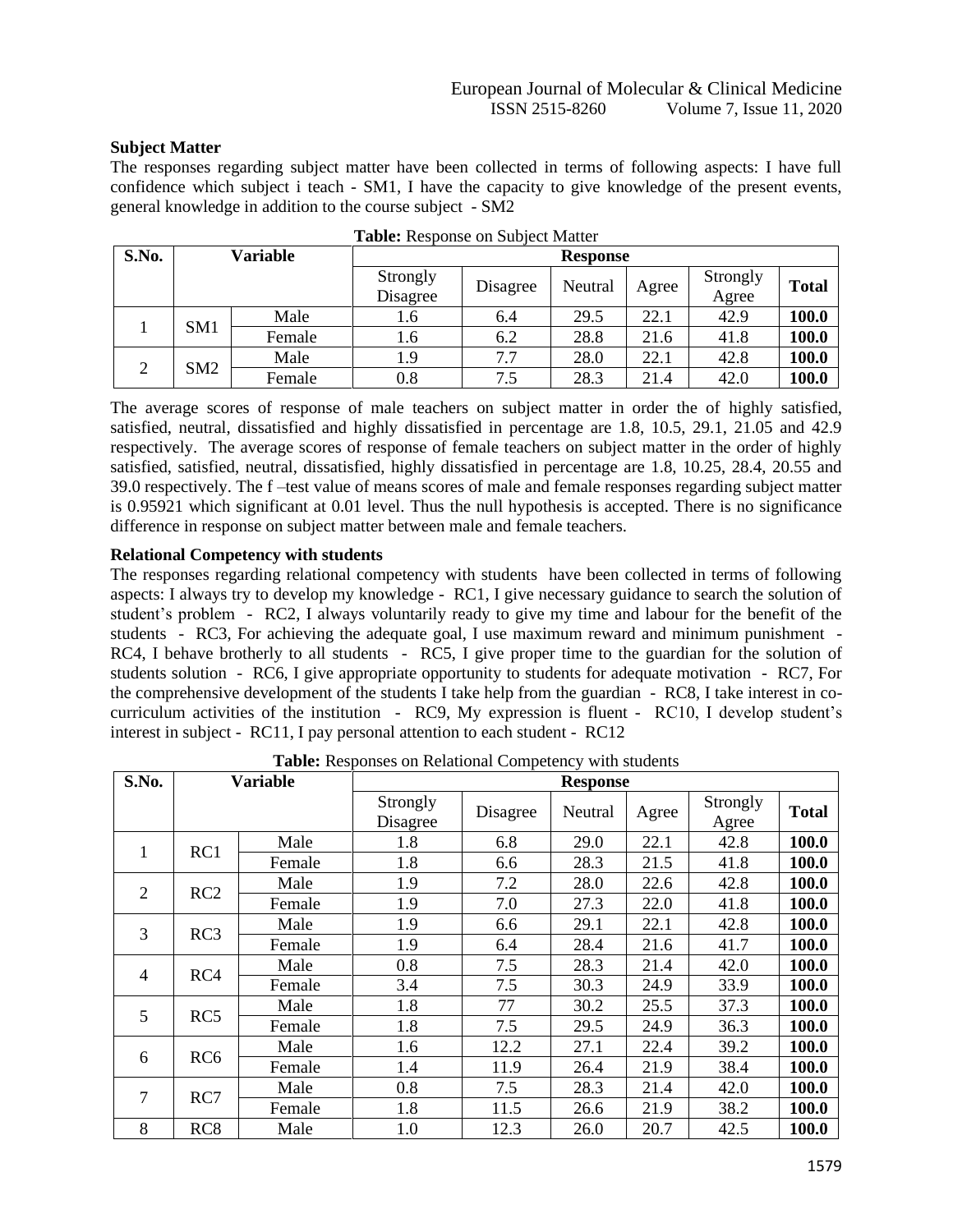|    |                  | Female | 1.0     | 12.0 | 25.4 | 20.2 | 41.4 | 100.0 |
|----|------------------|--------|---------|------|------|------|------|-------|
|    | RC <sub>9</sub>  | Male   | 1.7     | 11.9 | 26.4 | 22.3 | 40.2 | 100.0 |
| 9  |                  | Female | 1.4     | 11.9 | 25.0 | 23.2 | 38.5 | 100.0 |
|    |                  | Male   | 1.9     | 11.8 | 25.5 | 22.9 | 40.4 | 100.0 |
| 10 | RC10             | Female | 1.9     | 11.5 | 24.9 | 22.3 | 39.4 | 100.0 |
|    |                  | Male   | $0.8\,$ | 7.5  | 28.3 | 21.4 | 42.0 | 100.0 |
| 11 | RC <sub>11</sub> | Female | 1.8     | 11.8 | 24.9 | 22.3 | 39.2 | 100.0 |
|    |                  | Male   | 1.9     | 11.8 | 25.7 | 22.9 | 40.2 | 100.0 |
| 12 | RC12             | Female | 1.7     | 11.9 | 26.4 | 22.3 | 40.2 | 100.0 |

# European Journal of Molecular & Clinical Medicine ISSN 2515-8260 Volume 7, Issue 11, 2020

The average scores of response of male teachers on relational competency with students in order the of highly satisfied, satisfied, neutral, dissatisfied and highly dissatisfied in percentage are 1.45, 9.09, 27.46, 21.98 and 41.77 respectively. The average scores of response of female teachers on relational competency with students in the order of highly satisfied, satisfied, neutral, dissatisfied, highly dissatisfied in percentage are 1.7, 16.76, 26.74, 22.28and 39.95 respectively. The f –test value of means scores of male and female responses regarding relational competency with students is 0.821223 which significant at 0.01 level. Thus the null hypothesis is accepted. There is no significance difference in response on relational competency with students between male and female teachers.

# **Personal Competency**

The responses regarding Personal Competency have been collected in terms of following aspects: I do not call students outside of the class without cause – PC1, I accept with pleasure my errors told by the students –  $PC2$ , I honour Head of the Institution as the eldest member –  $PC3$ , I cooperate in the daily college works – PC4, I give neutral opinion in relation to college activities – PC5, I do not do any work against the institution welfare – PC6, I always ready to give guidance to my teacher fellows – PC7, I do not assault my fellow teachers – PC8, I prepare practice home work according to student's capacity – PC9, I present subject matter clearly  $-$  PC10, I use teaching aids  $-$  PC11, I adequately make supervision of class practice work – PC12

| S.No.          |                 | <b>Variable</b> | <b>rapic:</b> Response on Fersonal competency |          | <b>Response</b> |       |                   |              |
|----------------|-----------------|-----------------|-----------------------------------------------|----------|-----------------|-------|-------------------|--------------|
|                |                 |                 | Strongly<br>Disagree                          | Disagree | Neutral         | Agree | Strongly<br>Agree | <b>Total</b> |
| 1              | PC <sub>1</sub> | Male            | 1.7                                           | 11.9     | 25.8            | 23.6  | 36.6              | 100.0        |
|                |                 | Female          | 0.8                                           | 6.5      | 29.3            | 20.4  | 43.0              | 100.0        |
| $\overline{2}$ | PC <sub>2</sub> | Male            | 1.7                                           | 11.9     | 26.4            | 22.3  | 40.2              | 100.0        |
|                |                 | Female          | 1.95                                          | 11.6     | 25.2            | 22.7  | 35.7              | 100.0        |
| 3              | PC <sub>3</sub> | Male            | 1.9                                           | 12.1     | 25.8            | 23.2  | 36.6              | 100.0        |
|                |                 | Female          | 1.85                                          | 11.8     | 25.1            | 22.7  | 35.7              | 100.0        |
|                | PC <sub>4</sub> | Male            | 1.9                                           | 11.9     | 25.5            | 22.9  | 36.5              | 100.0        |
| 4              |                 | Female          | 1.85                                          | 11.6     | 24.87           | 22.3  | 35.6              | 100.0        |
| 5              | PC <sub>5</sub> | Male            | 2.0                                           | 11.8     | 25.5            | 23.0  | 36.4              | 100.0        |
|                |                 | Female          | 1.95                                          | 11.5     | 24.8            | 22.4  | 35.5              | 100.0        |
| 6              | PC <sub>6</sub> | Male            | 1.7                                           | 11.9     | 25.8            | 23.6  | 36.6              | 100.0        |
|                |                 | Female          | 1.6                                           | 11.6     | 25.2            | 23.0  | 35.7              | 100.0        |
| $\tau$         | PC7             | Male            | 2.0                                           | 11.9     | 25.9            | 23.2  | 36.6              | 100.0        |
|                |                 | Female          | 1.95                                          | 11.6     | 25.2            | 22.6  | 35.7              | 100.0        |
| 8              | PC <sub>8</sub> | Male            | 1.9                                           | 12.1     | 25.8            | 23.2  | 36.6              | 100.0        |
|                |                 | Female          | 1.85                                          | 11.8     | 25.1            | 22.6  | 35.7              | 100.0        |
| 9              |                 | Male            | 1.9                                           | 11.9     | 25.5            | 22.9  | 36.5              | 100.0        |
|                | PC <sub>9</sub> | Female          | 1.7                                           | 11.6     | 25.8            | 21.8  | 39.1              | 100.0        |
| 10             | <b>PC10</b>     | Male            | 1.9                                           | 11.8     | 25.5            | 22.9  | 40.4              | 100.0        |

**Table:** Response on Personal competency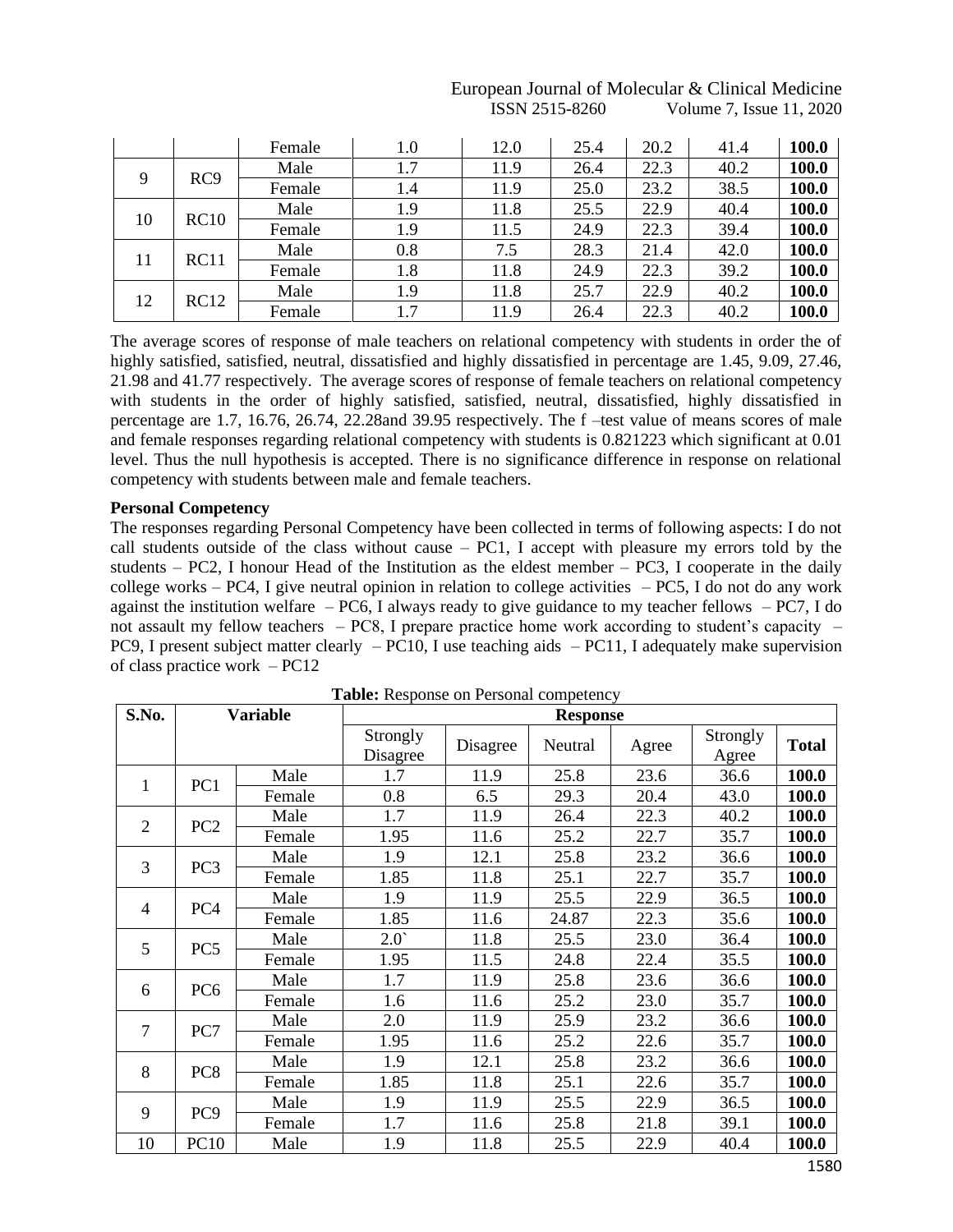# European Journal of Molecular & Clinical Medicine ISSN 2515-8260 Volume 7, Issue 11, 2020

|     |             | Female |              | .1.9      | 26.4 | 22.3 | 40.2 | 100.0        |
|-----|-------------|--------|--------------|-----------|------|------|------|--------------|
|     | <b>PC11</b> | Male   | 1.8          | ∩<br>14.I | 25.5 | 22.9 | 40.2 | 100.0        |
| 1 T |             | Female | 1.4          | 11.9      | 25.0 | 23.2 | 38.5 | 100.0        |
|     |             | Male   | $\mathbf{o}$ | 11.8      | 25.7 | 22.9 | 40.2 | 100.0        |
| 12  | PC12        | Female | 1.9          | 11.5      | 25.1 | 22.3 | 39.2 | <b>100.0</b> |

The average scores of response of male teachers on personal competency in order the of highly satisfied, satisfied, neutral, dissatisfied and highly dissatisfied in percentage are 1.86, 11.94, 25.74, 23.0 and 38.04 respectively. The average scores of response of female teachers on personal competency in the order of highly satisfied, satisfied, neutral, dissatisfied, highly dissatisfied in percentage are 1.67, 11.2, 25.77, 22.36 and 39.0 respectively. The f –test value of means scores of male and female responses regarding personal competency is 0.988701 which significant at 0.01 level. Thus the null hypothesis is accepted. There is no significance difference in response on personal competency between male and female teachers.

# **Teaching Style**

The responses regarding Teaching Style have been collected in terms of following aspects: I provide honour to student's ideas and proposals - TS1, I solve illogical questions of the students patiently - TS2, I prepare to students to take part in co-curriculum activities according to their interest and capacity - TS3, I conduct the co-curriculum activities - TS4, I prepare regularly daily lesson plan - TS5, Iam familiar totally with the aims of lesson planning - TS6, I select or prepare adequate assistant material - TS7, I use adequate teaching methods in class - TS8

| S.No.          |                 | <b>Variable</b> |                      |          | <b>Response</b> |       |                   |              |
|----------------|-----------------|-----------------|----------------------|----------|-----------------|-------|-------------------|--------------|
|                |                 |                 | Strongly<br>Disagree | Disagree | Neutral         | Agree | Strongly<br>Agree | <b>Total</b> |
| 1              | TS <sub>1</sub> | Male            | 1.4                  | 11.9     | 25.0            | 23.2  | 38.5              | 100.0        |
|                |                 | Female          | 1.9                  | 11.6     | 25.0            | 22.3  | 39.2              | 100.0        |
| $\overline{2}$ | TS <sub>2</sub> | Male            | 2.0                  | 11.8     | 25.5            | 23.8  | 39.4              | 100.0        |
|                |                 | Female          | 1.9                  | 11.4     | 24.9            | 23.2  | 38.6              | 100.0        |
| 3              | TS3             | Male            | 1.7                  | 11.9     | 26.4            | 22.3  | 40.2              | 100.0        |
|                |                 | Female          | 1.8                  | 11.6     | 25.1            | 22.9  | 38.6              | 100.0        |
| $\overline{4}$ | TS4             | Male            | 1.4                  | 12.2     | 25.6            | 23.8  | 39.5              | 100.0        |
|                |                 | Female          | 1.4                  | 11.9     | 25.0            | 23.2  | 38.5              | 100.0        |
| 5              | TS5             | Male            | 1.8                  | 11.8     | 25.6            | 23.6  | 39.7              | 100.0        |
|                |                 | Female          | 1.8                  | 11.5     | 25.0            | 23.0  | 38.7              | 100.0        |
|                |                 | Male            | 0.8                  | 7.5      | 28.3            | 21.4  | 42.0              | 100.0        |
| 6              | TS6             | Female          | 1.2                  | 11.9     | 25.3            | 23.0  | 38.6              | 100.0        |
| $\overline{7}$ | TS7             | Male            | 2.3                  | 12.5     | 26.3            | 24.6  | 36.8              | 100.0        |
|                |                 | Female          | 2.5                  | 12.4     | 25.4            | 23.4  | 36.3              | 100.0        |
| 8              |                 | Male            | 2.0                  | 13.8     | 26.9            | 23.2  | 36.6              | 100.0        |
|                | TS8             | Female          | 1.7                  | 11.9     | 26.4            | 22.3  | 40.2              | 100.0        |

**Table:** Response on Teaching Style

The average scores of response of male teachers on teaching style in order the of highly satisfied, satisfied, neutral, dissatisfied and highly dissatisfied in percentage are 1.8, 12.35, 25.95, 23.48 and 38.5 respectively. The average scores of response of female teachers on teaching style in the order of highly satisfied, satisfied, neutral, dissatisfied, highly dissatisfied in percentage are 1.93, 11.78, 25.4, 22.95and 38.77 respectively. The f –test value of means scores of male and female responses regarding teaching style is 0.995057 which significant at 0.01 level. Thus the null hypothesis is accepted. There is no significance difference in response on teaching style between male and female teachers.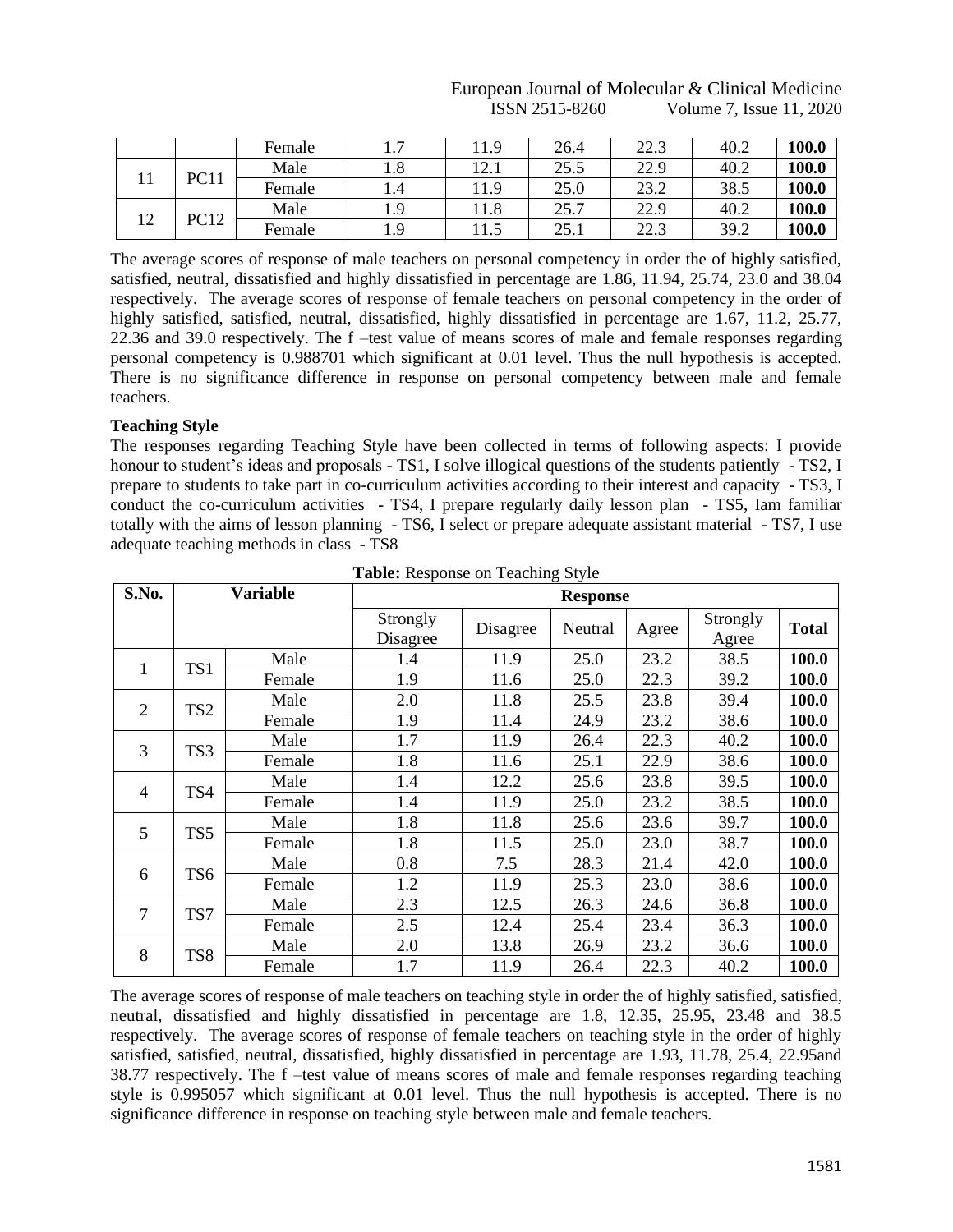# **Class Room Management Style**

The responses regarding class room management style have been collected in terms of following aspects: I do not usually use physical punishment to the students  $-$  CM1, I use civilized language with students  $-$ CM2, I do equality of behaviour with the students  $-CM3$ 

| S.No.          | <b>Variable</b> |        |                      |          | <b>Response</b> |       |                   |              |
|----------------|-----------------|--------|----------------------|----------|-----------------|-------|-------------------|--------------|
|                |                 |        | Strongly<br>Disagree | Disagree | Neutral         | Agree | Strongly<br>Agree | <b>Total</b> |
|                | CM1             | Male   | 1.9                  | 12.1     | 25.8            | 23.2  | 39.5              | 100.0        |
|                |                 | Female | 1.4                  | 11.9     | 25.0            | 23.2  | 38.5              | 100.0        |
| $\overline{2}$ | CM2             | Male   | 1.9                  | 11.9     | 25.5            | 22.9  | 40.3              | 100.0        |
|                |                 | Female | 1.9                  | 11.6     | 24.9            | 22.3  | 39.3              | 100.0        |
|                |                 | Male   | 2.0                  | 11.8     | 25.5            | 23.0  | 40.2              | 100.0        |
| 3              | CM3             | Female | 1.4                  | 11.9     | 25.0            | 23.2  | 38.5              | 100.0        |

**Table:** Response on Class room management style

The average scores of response of male teachers on class room management style in order the of highly satisfied, satisfied, neutral, dissatisfied and highly dissatisfied in percentage are 1.9, 12.0, 25.65, 23.05 and 39.9 respectively. The average scores of response of female teachers on class room management style in the order of highly satisfied, satisfied, neutral, dissatisfied, highly dissatisfied in percentage are 1.65, 11.75, 24.95, 22.75and 38.9 respectively. The f –test value of means scores of male and female responses regarding class room management style is 0.968985 which significant at 0.01 level. Thus the null hypothesis is accepted. There is no significance difference in response on class room management style between male and female teachers.

# **Educational Implications**

The major finding of the study is that there is no significantly difference between male and female teachers regarding the teachers effectiveness of UG and PG colleges. It means that no gender has significant influence on teaching effectiveness of college students. It is very essential to focus on teachers' effectiveness which ensures the quality of teachers. It can be said that as teachers play a very important role in making the future citizens of nation. The effectiveness of teachers will standard of students thereby the standard of education will be developed. Qualitative teaching largely depends upon the commitment and dedication of the teachers. Educational institutions also should strive for the improving teacher's effectiveness by encouraging teachers to participate training programs, to go for inter-college teacher exchange programmes etc. The teachers should strive continuously to boost their morale and motivate themselves for resulting in effective teaching.

The effectiveness of teachers not only measured by subject knowledge and dedication towards taking the class but also engage the students in learning. Utilization of latest ICT tools made the teacher to feel completeness in teaching. Therefore, the teachers are needed to be provided ITC tools by the educational institutions. A teacher has always thinks about benefit of the student. They have to concentrate on overall success of the students in academics as well as in getting best employment opportunities.

Effective teachers provide high quality education to improve student standards and to achieve student leaning outcomes with the integration of technology in teaching. Teachers as building blocks of the educational institutions always strive for the betterment of society. Therefore, the effective and best teachers of UG and PG colleges are important for shaping the bright future of the society.

## **REFERENCES**

- Barman, Pranab & Dash, Umasankar. (2016). Teaching Effectiveness of Secondary School Teachers in the District of Purba Medinipur, West Bengal. 21. 50-63. 10.9790/0837-2107075063.
- Ajeya jha, I. s. (2007). Teacher Effectiveness in Relation to Emotional Intelligence Among Medical andEngineeringFacultyMembers. Europe's Journal of Psychology , 667-685.